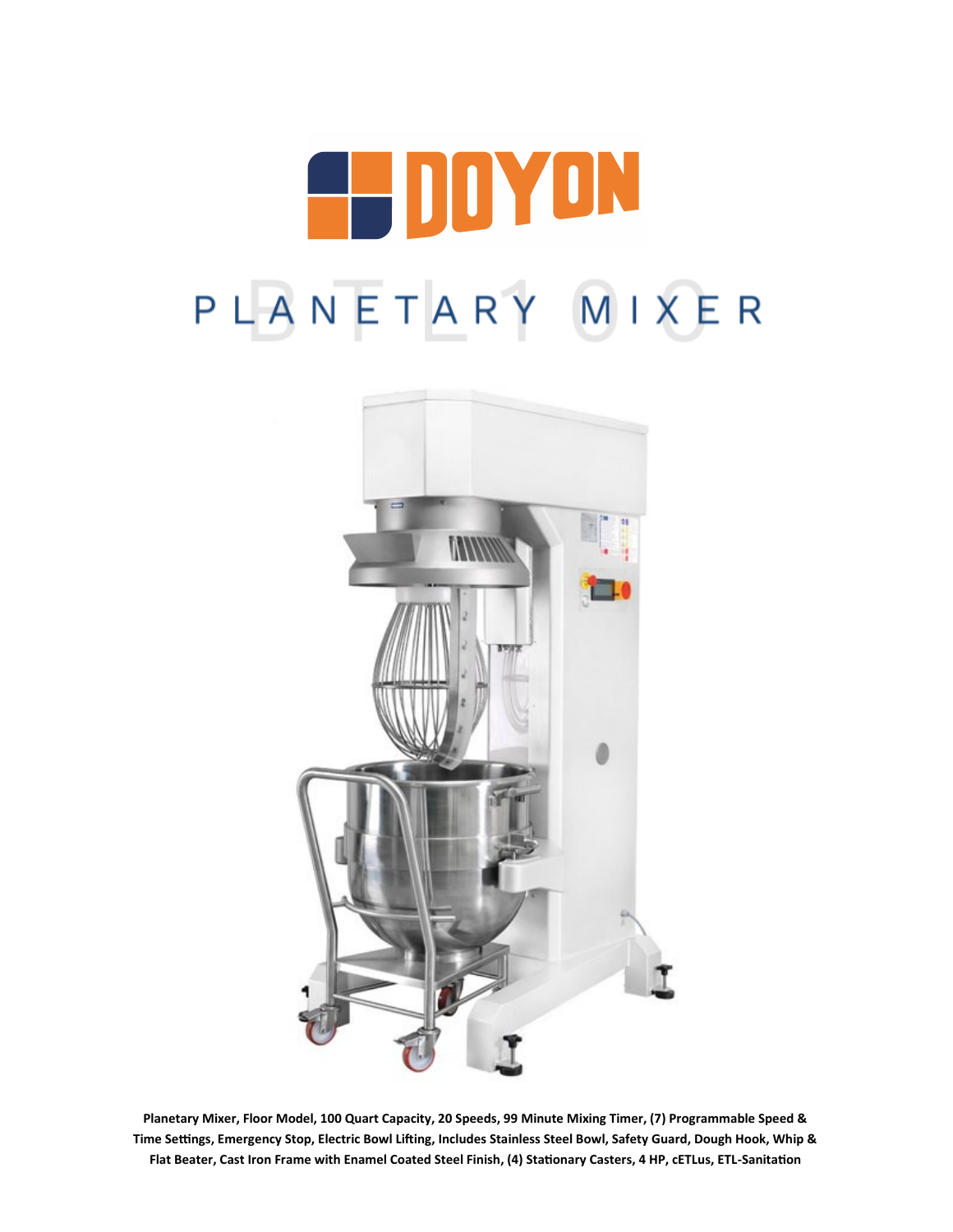

**PROJECT ITEM NO.** 

## **NOTES**

**MODEL NUMBER: B T L 1 0 0**





### **FEATURES**

- □ Includes 100 Quart Stainless Steel Bowl, Dough Hook, Wire Whip, Flat Beater, and Ingredient Chute
- □ Unique Easy to Use Digital Control
	- 20 Speeds (no need to stop mixer to change speed)
	- 99 Minute Mixing Timer
	- 7 Programmable Speed & Time Settings
- Emergency Stop
- Wire Guard for Bowl Featuring Automatic Motor Cut-Off Switch
- □ Thermal Overload Protection for Motor
- □ Electric Bowl Lifting System (standard)
- □ Non-Slipping Belt

## **CONSTRUCTION**

- □ Heavy Duty Frame with Lead-Free Enamel Coating
- □ S/S Legs to Prevent Rusting
- □ Carbon Steel Frame
- □ Four Inline Casters for Easy Moving
- □ Quick Locking Anti-Vibration Device to Secure Mixer

## **OPTIONS & ACCESSORIES**

- □ Stainless Steel Construction [Suffix I]
- Dolly [BTL100D]
- □ Vegetable & Pepperoni Slicer Attachment [SM100CL]
- □ Meat Grinder Attachment [SM100HV]

### **CLEARANCES**

- 6" (152mm) On All Sides
- □ Top & Bottom Must Remain Unobstructed
- □ Note Additional Clearance Requirements if Utilizing #12 Hub Attachment

## **WARRANTY**

□ One Year Labor & Two Year Parts

| Model         | Weight | <b>Overall Dimensions</b> |          |          |       |            | Dough Capacity      |
|---------------|--------|---------------------------|----------|----------|-------|------------|---------------------|
|               |        | W                         | D        | н        | Motor | Hub        | (55% AR)            |
| <b>BTL100</b> | 1200   | 36 1/4"                   | 49 3/16" | 82 1/16" | 4     | <b>YES</b> | 140 lbs             |
|               | (545)  | (921)                     | (1249)   | (2084)   |       |            | $(63.5 \text{ kg})$ |

|               | <b>Electrical System</b> |      |       |             |  |  |  |
|---------------|--------------------------|------|-------|-------------|--|--|--|
| Model         | <b>Volts</b>             | Amps | Phase | <b>NEMA</b> |  |  |  |
| <b>BTL100</b> | 208                      | 17   | 3     | L15-30P     |  |  |  |
|               | 240                      |      |       |             |  |  |  |

## **NEMA L15-30P**



#### **Doyon** 5600 13th Street, Menominee, MI 49858 **906.863.4401 | 800.338.9886 | [www.doyon.qc.ca](http://www.doyon.qc.ca/)**

 $\blacksquare$  $\blacksquare$ 

 $\frac{1}{\ln 4x}$